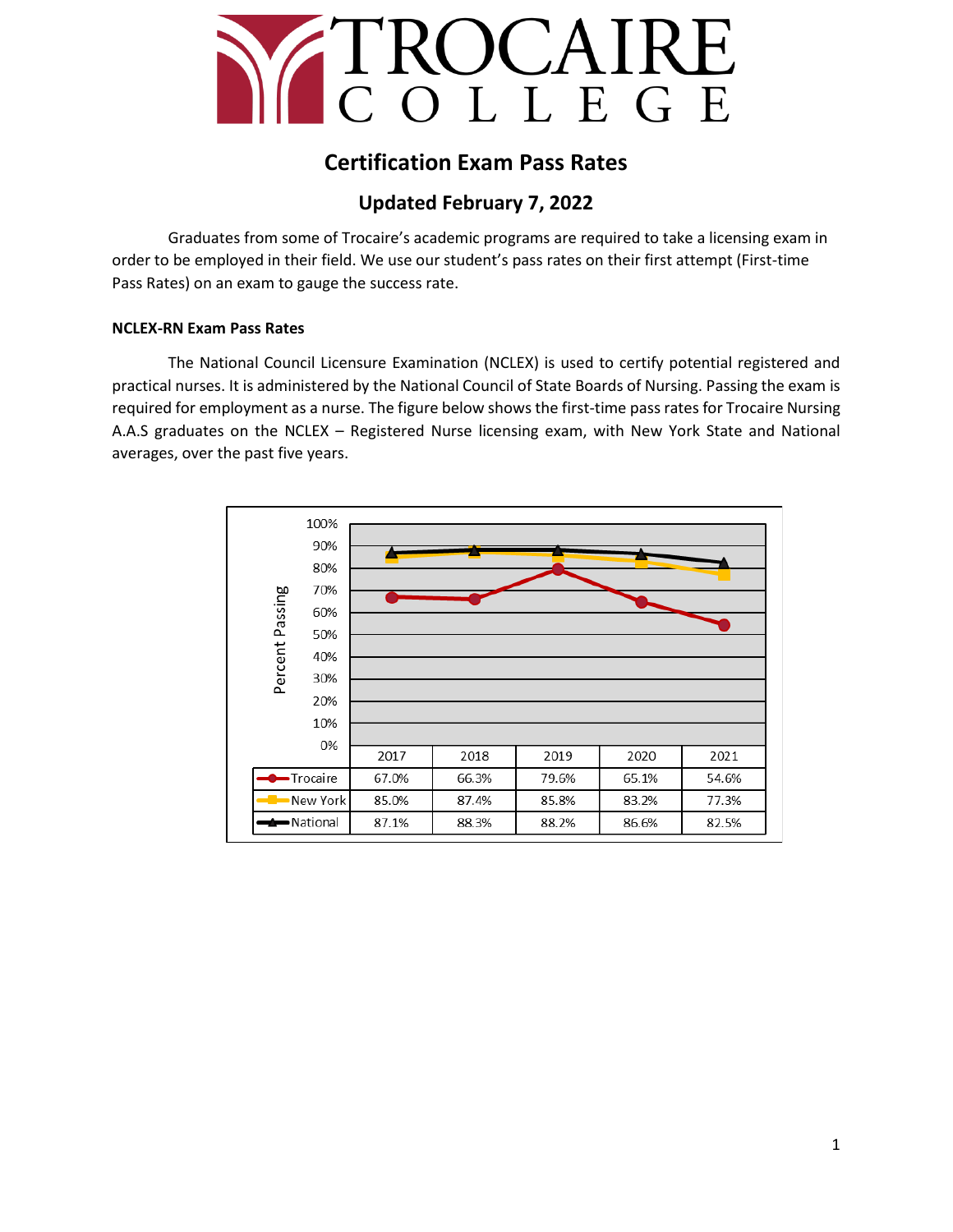#### **NCLEX-PN Exam Pass Rates**

The figure below shows the same information for the NCLEX – Practical Nurse Licensing exam, taken by our graduates of the Practical Nursing certificate program.



#### **ARRT Exam Pass Rates**

The American Registry of Radiologic Technologies (ARRT) offers an exam that certifies registered technologists. Most employers require this certification to work in radiology. The figure below shows the first-time pass rates of Trocaire's Radiological Technology graduates taking the ARRT licensing exam, versus the national average, over the past five years. As of February 7, 2022, the national pass rate for 2021 has not been made available.